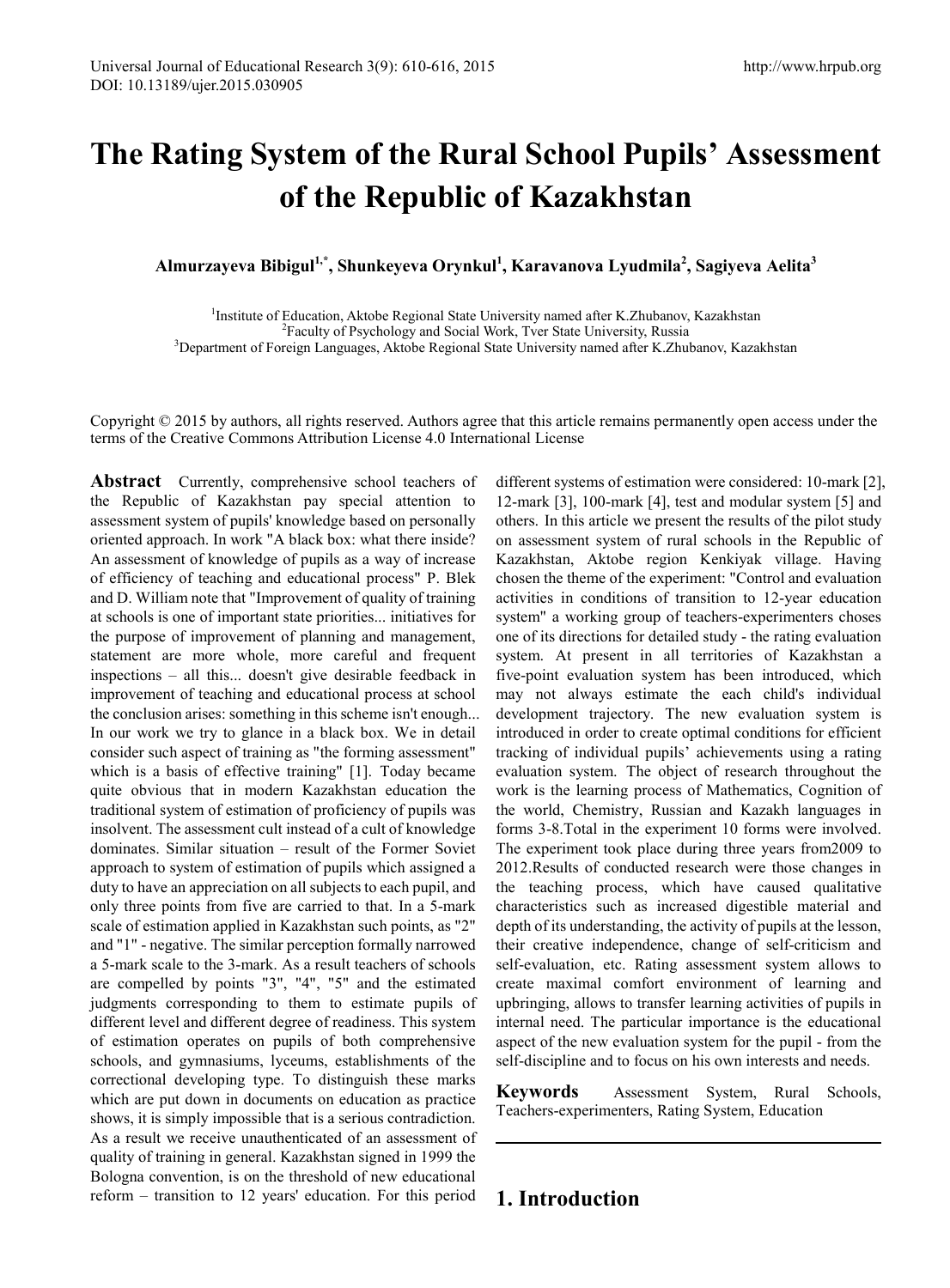Currently, comprehensive school teachers of the Republic of Kazakhstan pay special attention to assessment system of pupils' knowledge based on personally oriented approach. In this article we present the results of the pilot study on assessment system of rural schools in the Republic of Kazakhstan, Aktobe region Kenkiyak village. Having chosen the theme of the experiment: "Control and evaluation activities in conditions of transition to 12-year education system" a working group of teachers-experimenters choses one of its directions for detailed study - the rating evaluation system.

At present at all territory of Kazakhstan a five-point evaluation system is introduced, which may not always estimate the individual each child's development trajectory.

## **2. The Purpose of the Present Study**

The new evaluation system is introduced in order to create optimal conditions for efficient tracking of individual pupils' achievements using a rating evaluation system.

- The research problems are:
- providing management of methodical and experimental work;
- informative-enlightening and methodological work on the theme of the experiment with the teachers, students and parents;
- diagnostics-corrective support of the experiment with attraction of the school psychologist;
- control and analytical support of the experiment.

#### **3. Methods and Samples**

Methodological basis of the research of the chosen problem is existing theories and concepts in the pedagogical and psychological science: general philosophical theory of knowledge, education and training, a concept of the personally oriented approach, works of scientists psychologists, philosophers, methodists.

Research methods:

- comparative historical analysis of literature;
- general theoretical and heuristic methods of research;
- pedagogical supervision;
- conversation;
- pedagogical council;
- study and analysis of product documentation activities;
- study of the advanced pedagogical experience.

#### **4. Design of Experiment**

Object of research throughout the work is the learning process of Mathematics, Cognition of the world, Chemistry, Russian and Kazakh languages in forms 3-8.Total in the experiment 10 forms were involved. The experiment took place during three years from 2009 to 2012.

Estimation is a process of collecting and the analysis information from various sources for deep understanding of what pupils know and how they're able to use their knowledge [6].

In our investigation 12-mark system of estimation was taken; the system was developed by the Kazakhstan scholars Zh. U. Zheksenbayeva.

The main functions of knowledge assessment are controlling, training, diagnostic, and educative and other [7].

During the experiment the following types of assessment were determined:

- 1) thematic: each mark that a pupil receives must
- be the result of the development of his specific theme;
- be means of systematization and generalization of pupils' knowledge;
- encourage pupils to a deeper and more lasting learning of basic provisions of specific theme;
- be compulsory and its results are recorded in the log.

2) final: the estimation is carried out at the end of a quarter or academic year.

The assessment instrument of educational achievements of pupils is the score evaluation system. This assessment system suggests:

- differentiation of levels of mastering knowledge, abilities and skills together with knowledge of ways of pupils' learning activities for tracking their results;
- development of criterion-oriented assessment scale;
- ensuring the objectivity of assessment;
- providing the opportunity for pupils' self-estimation of their achievements;
- ensuring of transparency in the score accumulation as the basis for the development of motivation;
- observance of procedures of assessment's publicity.

## **5. Findings**

Rating scale of quality assessment is normalized to 12 marks per lesson (this is the maximum score a pupil can get for all the required tasks). Assessment for the lesson is exposed considering the arithmetic mean of marks on a rating scale.

Assessment criteria are based on the positive principle. In this case all marks of 12-point scale are transferable, which are given in accordance with the level of training achievements of each pupil. This allows the teacher to plan and correct timely work and teaching methods of the next academic material.

Taking into account regularities of the teaching process the training results are monitored and evaluated as individual academic achievements of pupils accordingly to the levels of learning activity: on the first level of activity - reproductive, on the second level - productive and on the third level creative.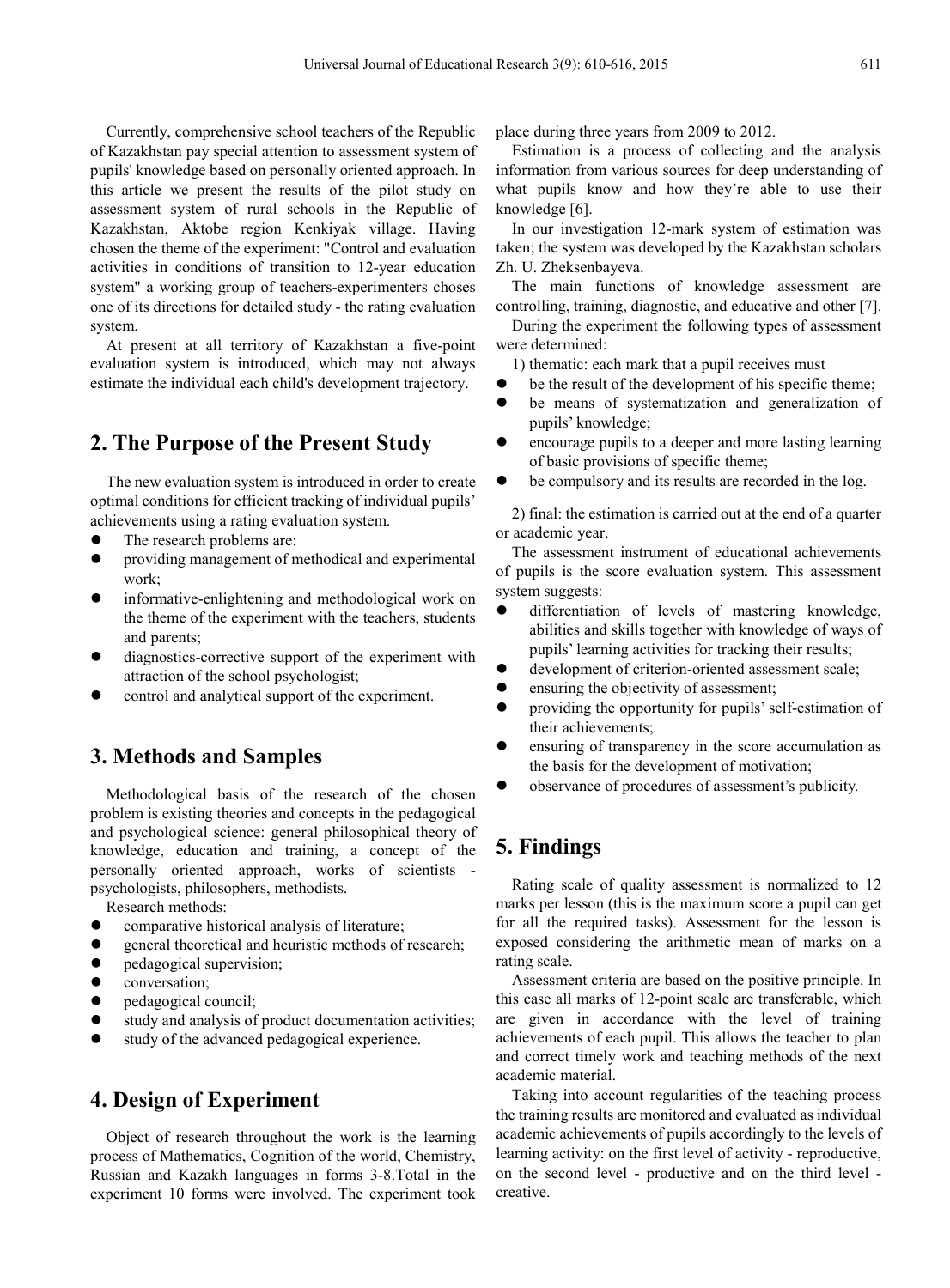On the first level of learning activity - reproductive academic achievements of pupils on gaining knowledge and skills are estimated within a separate subject.

On the second level - productive - pupils' activity on development of subject-specific competences is estimated. They are expressed in the ability to integrate knowledge and teaching skills, obtained by studying the different subjects' for solving cross-cutting issues.

On the third level - creative - pupils' activity on development of key competencies is estimated. The key competences are pupils' ability to transfer knowledge and experience for solving various learning and life situations on basic moral norms.

Academic achievements of pupils on the first level of learning activity are estimated from 1 to 5 points, which corresponds to the evaluation of "3", on the second level from 6 to 9 points – "4", on the third level - from 10 to 12 points  $-$  "5".

Criteria (evaluation criterion) of a 12-point scale assessment and value judgment of each point are presented in the following table [8].

Criterion-oriented scale is an instrument for assessment of pupils' academic achievements, allowing determining whether learners have achieved the specified knowledge and skills in certain subjects.

Obligatory condition of assessment is outstripping self-esteem of pupils' results of activity, which consists of comparing of the predictive self-assessment of the work with the reflexive self-assessment of the performed work, the ability to check and monitor themselves, critically evaluate their training activities, identify mistakes and find ways of their removal, as well as in their participation by the definition of evaluation criteria.

The accumulation of points allows evaluation's individualization of educational achievements, independent

choice by pupil of an individual trajectory of his development and his capabilities, desires and abilities, deepen and broaden the knowledge and skills that will be reflected in the amount of its accumulated points in a certain period of time. Teacher promotes the development of self-management skills by the pupil. Objective evaluation by a pupil of his learning activity (self-esteem) is possible by the understanding by him content of value judgments of points within each academic subject. As a result of the accumulation of points pupils themselves, their parents and teachers have the opportunity constantly to track dynamics of the development of each pupil individually, comparing his own achievements in each period (quarter, year, etc.). Publicity of estimation allows solving many problems of a psychological nature, such as the conflict between pupils and their parents, conflicts between pupils and teachers, the conflict between teachers and parents.

7 teachers and accordingly, 7 classes participated in this research in such subjects as Mathematics and Cognition of the world in the primary level, Mathematics, Russian, Kazakh language, Chemistry in the basic level of a comprehensive rural school. It should also be noted the fact that because of the small number of children in rural areas, classes have no full complete set and are ungraded. At the beginning of the experiment with the teaching staff activities of introductory and educational character were conducted, a survey on identifying of the level of readiness for the innovative activity was conducted. At parents meetings teachers told about the essence of the research, its main directions in the learning activity of their children. A research as an essay on the topic: "What gives me the school mark", "What does not evaluate school assessment?", "What I expect from the new assessment system?" and so on was performed among the pupils.

| Levels of learning activity | Characteristic of learning activity                                                                                                                                                 | Value judgment      | Marks in points |  |
|-----------------------------|-------------------------------------------------------------------------------------------------------------------------------------------------------------------------------------|---------------------|-----------------|--|
| Minimal                     | Achievements of pupils are evaluated as satisfactory if                                                                                                                             | Badly               |                 |  |
|                             | the pupil performs the actions on reproducing of                                                                                                                                    | Very weakly         |                 |  |
|                             | knowledge and skills                                                                                                                                                                | Weakly              | 3               |  |
| Sufficient                  | Achievements of pupils are evaluated as good, if the                                                                                                                                | Lower satisfactory  | 4               |  |
|                             | pupil demonstrates an understanding, <i>i.e.</i> performs the<br>actions on the interpretation and transformation of                                                                | Satisfactorily      | 5               |  |
|                             | knowledge and skills                                                                                                                                                                | Insufficiently well | 6               |  |
| Heightened                  | Achievements of pupils are evaluated as very good, if the                                                                                                                           | <b>Better</b>       |                 |  |
|                             | pupil demonstrates the ability to application the mastered<br>teaching material in the standard situation, <i>i.e.</i> performs                                                     | Well                | 8               |  |
|                             | actions on integration of knowledge and skills                                                                                                                                      | Very well           | 9               |  |
| High                        | Achievements of pupils are evaluated as excellent, if the                                                                                                                           | Almost excellent    | 10              |  |
|                             | pupil demonstrates the ability to application the mastered<br>teaching material in nonstandard situation, <i>i.e.</i> performs<br>actions on transformation of knowledge and skills | Excellent           | 11              |  |

**Table 1.** Assessment and evaluative judgments and learning activities of pupils on a 12-point scale assessment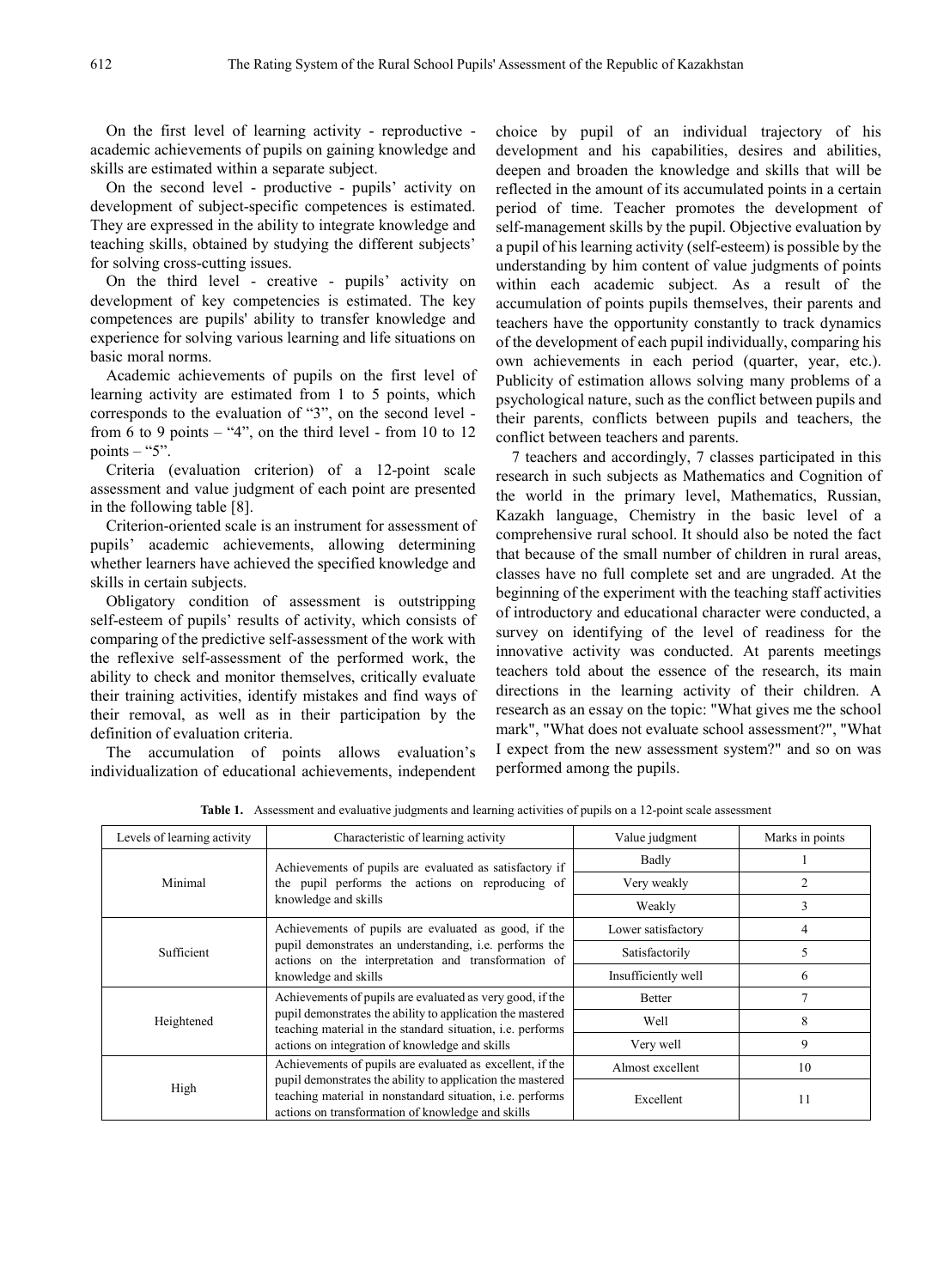Analysis of the essays showed that the current evaluation system does not allow pupil to identify personal development path, there is no "right to fail", and sometimes decreases their self-esteem (Figures 1, 2, 3).



Figure 1. Results of school assessment by pupils



**Figure 2.** Results of school assessment in terms of evaluation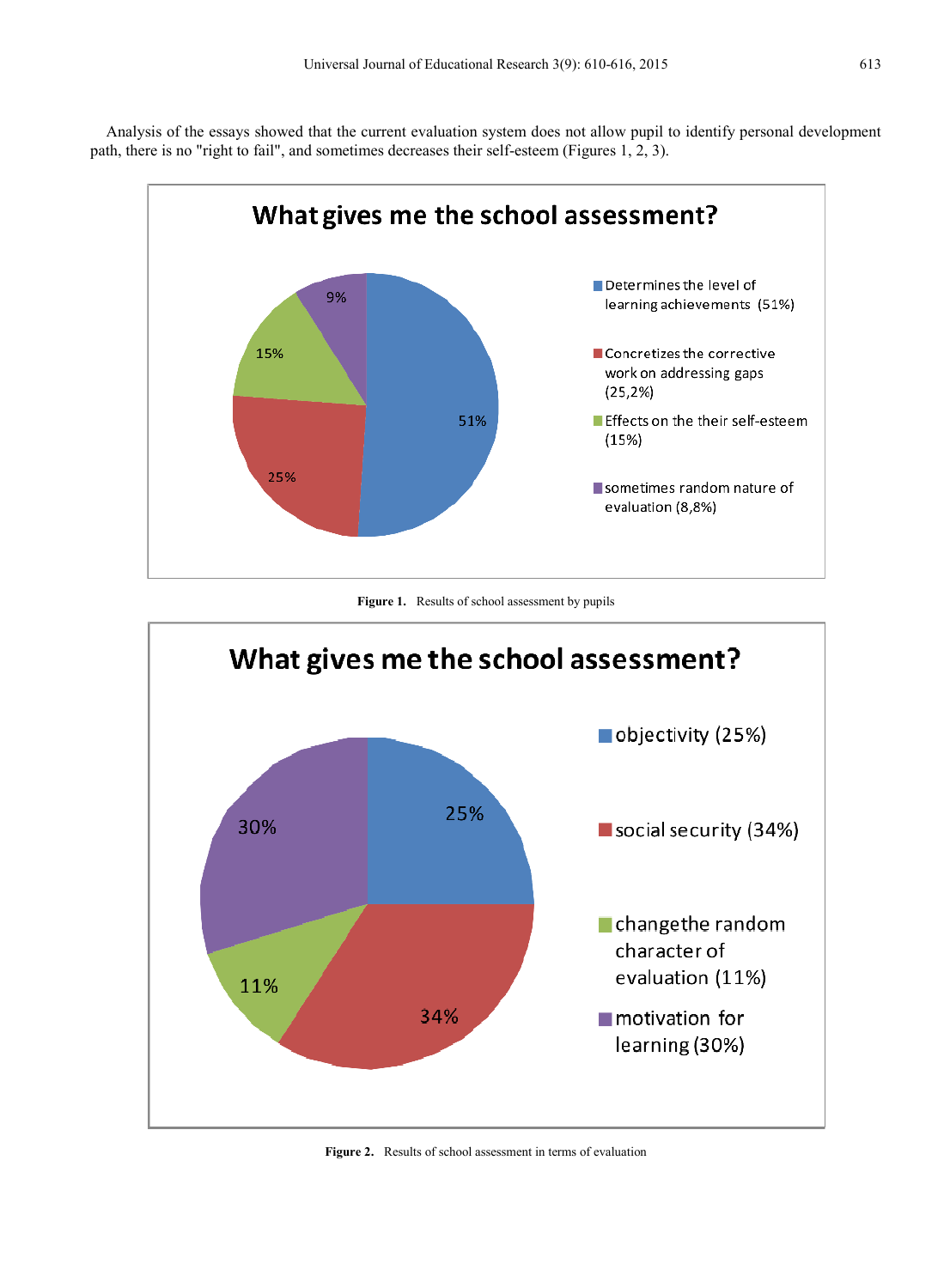

**Figure 3.** Results of new school assessment in terms of expectations



Figure 4. The level of learning process during the subject "Cognition of the world" (in %)

Results of the introductory experiment for three years are indicators of the knowledge quality in the experimental classes. Let us consider examples of monitoring achieved by pupils results of learning for years of work of the experiment, for instance the rating evaluation system of primary school teacher F.D. Valiulina on the subject of "Cognition of the world".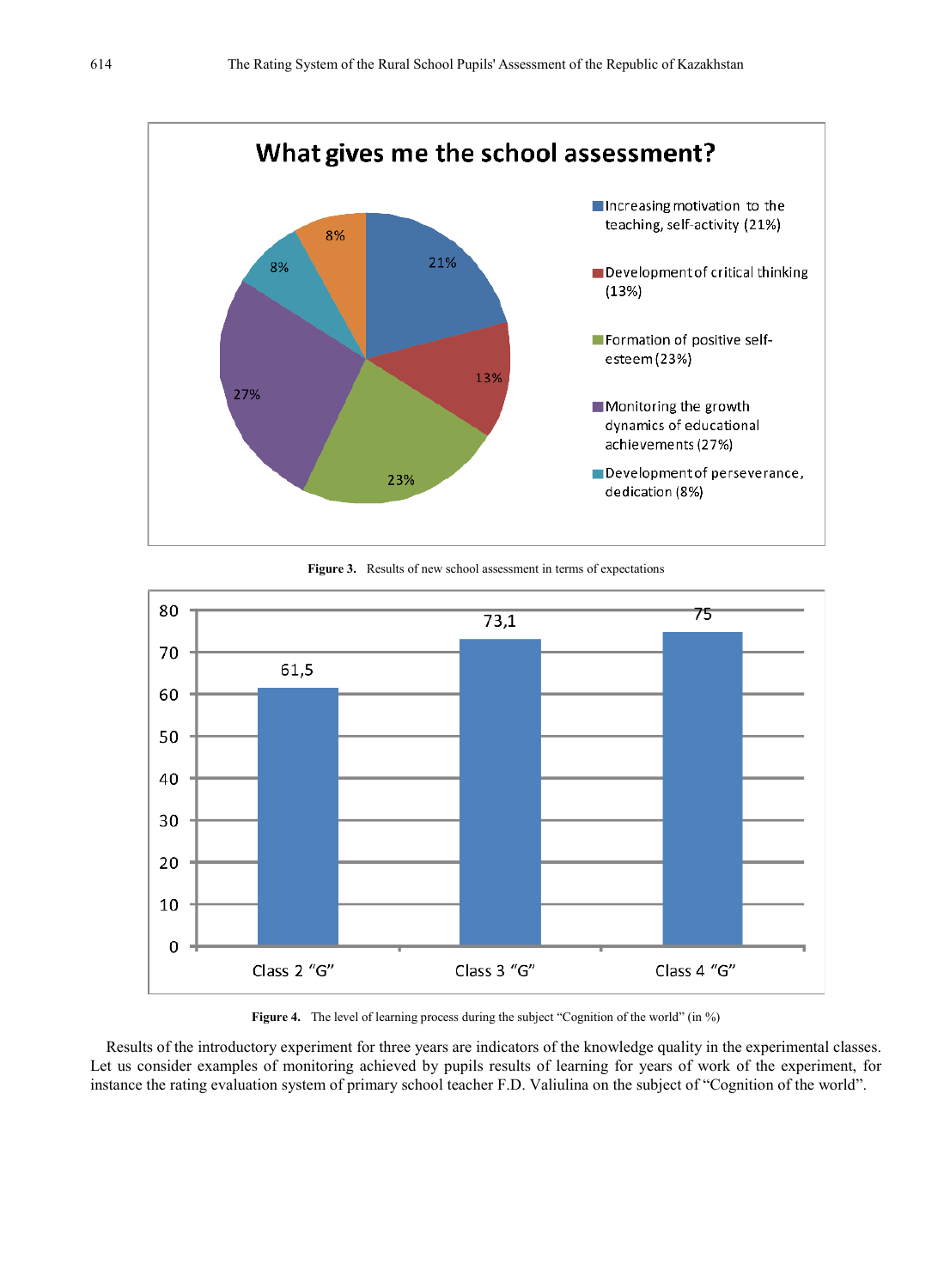The performance results on the subject of "Cognition of the world" show the dynamics of pupils' learning growth. This is due to the features of the subject because it is more of a generic integrated nature, where primary school pupils indirectly get acquainted with the natural phenomena, the basics of Biology, Chemistry, Civics, and History of Kazakhstan. It is also necessary to take into account the seniority of the teacher – 19 years, her pedagogical activity, readiness for innovative implementations, that is reflected in the range of methods and techniques used in her work: open lessons, master classes, excursions to nature, to the library, to the plant, the use of information -communicative technologies (thematic slide presentations, training videos, online tasks, educational games, etc.). Project activity of pupils aimed at their own research has special importance in the teaching of this subject. Thus, during this period, children have developed as mini-projects, as well as a group project "Ecology of my land", as in the village of Kenkiyaktheoil fields are located. The table 2 presents fragment of result statement of learning activities of 4 "G" class pupils of Kenkiyak secondary school. This statement shows the transfer of a 12-point scoring system in a standard 5-point.

Assessment in the form of specific mark within the designated interval is performed by the teacher depending from admitted in the answer or written work mistakes.

The multiple types of control: a survey of homework, self-study, test task, dictation, practical work, creative work, control work, didactic game are applied in the learning process on a score system. For each type of work a pupil receives corresponding mark that by adding and dividing by the number of controls (used in one lesson) transfer into the assessment. As a result at a lesson all pupils are evaluated, no one believes himself to be free. Everyone tries to be active, initiative to score as many points to keep pace with his companions, and get a good estimate for the lesson [9].

Organization of different forms of work (individual, pair, and group) made it possible to use different methods of pupils' assessment: self-esteem, collective assessment [10].

|          | Block No6 «Flora and Fauna of Kazakhstan" |                |                              |                   |                 |                              |                  |                  |                              |                         |                 |                              |  |  |
|----------|-------------------------------------------|----------------|------------------------------|-------------------|-----------------|------------------------------|------------------|------------------|------------------------------|-------------------------|-----------------|------------------------------|--|--|
|          | Lesson 6                                  |                |                              |                   |                 |                              | Lesson 7         |                  |                              |                         |                 |                              |  |  |
|          | Oral<br>questioning                       | Home task      | Complement<br>from the place | Practical<br>work | Total<br>points | Assessment for the<br>lesson | Oral questioning | Home task        | Complement<br>from the place | Dictation               | Total<br>points | Assessment for<br>the lesson |  |  |
| Pupil 1  | $7\phantom{.0}$                           | $\mathbf{0}$   | 3                            | 6                 | 16              | 4                            | 3                | $\mathbf{0}$     | $\overline{0}$               | 3                       | 6               | $\mathbf{3}$                 |  |  |
| Pupil 2  | $\mathbf{0}$                              | 5              | $\mathbf{0}$                 | 5                 | 10              | 4                            | $\boldsymbol{0}$ | 3                | 3                            | $\overline{\mathbf{3}}$ | 9               | 4                            |  |  |
| Pupil 3  | $\overline{2}$                            | $\mathbf{0}$   | $\bf{0}$                     | $\mathbf{3}$      | 5               | 3                            | $\mathbf{0}$     | $\mathbf{0}$     | $\overline{2}$               | $\overline{4}$          | 6               | $\overline{3}$               |  |  |
| Pupil 4  |                                           | $\overline{3}$ |                              | $\overline{0}$    | 5               | 3                            | 2                | $\boldsymbol{0}$ |                              | 5                       | $\tau$          | $\overline{3}$               |  |  |
| Pupil 5  | 6                                         | 8              | $\mathbf{0}$                 | 10                | $\overline{4}$  | 5                            | $\overline{4}$   | 9                | 3                            | 11                      | 27              | 5                            |  |  |
| Pupil 6  | $\overline{4}$                            | 9              | $\mathbf{0}$                 | 11                | $\overline{4}$  | 5                            |                  | 3                |                              | 5                       | 10              | 4                            |  |  |
| Pupil 7  | $\mathbf{0}$                              | $\mathbf{0}$   | 6                            | $\overline{3}$    | 9               | $\overline{4}$               |                  | $\overline{2}$   | $\overline{c}$               | $7\phantom{.0}$         | 12              |                              |  |  |
| Pupil 8  |                                           |                | 2                            | 9                 | 13              | $\overline{4}$               |                  |                  |                              | 9                       | 12              | $\overline{4}$               |  |  |
| Pupil 9  | 5                                         | $\mathbf{0}$   | 5                            | $\overline{0}$    | 10              | $\overline{4}$               | $\overline{3}$   | $\mathbf{0}$     | 3                            | 3                       | 9               | $\overline{4}$               |  |  |
| Pupil 10 | 2                                         | 2              |                              | $\tau$            | 12              | 4                            | 6                |                  |                              | 10                      | 18              | 5                            |  |  |

**Table 2.** The fragment of learning activities among 4 "G" class pupils ofKenkiyak secondary school. Subject: Cognition of the world, quarter 3.